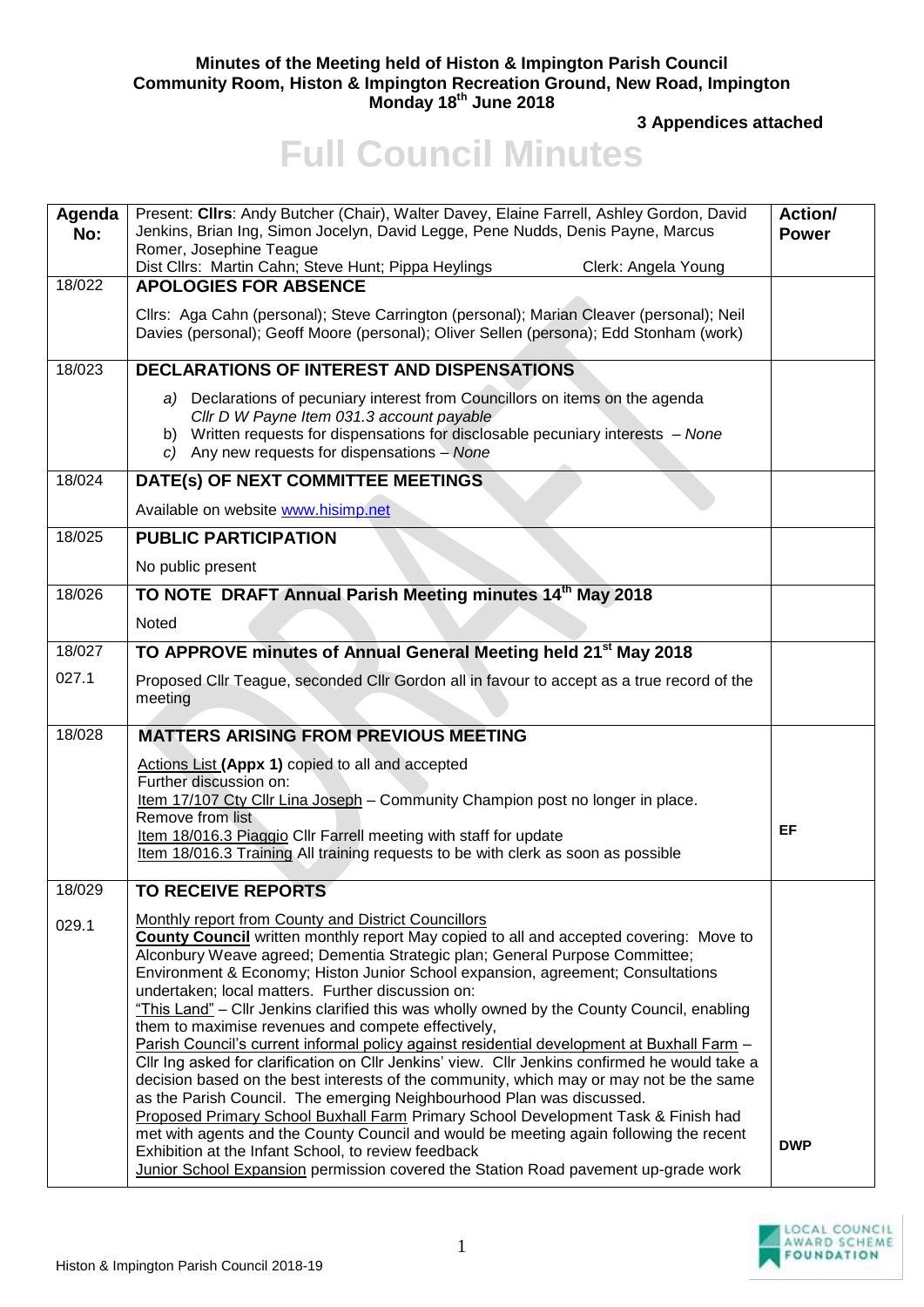| 029.2<br>029.3<br>029.4 | Combined Authority Cllr Jenkins reported on a meeting with the Mayor called by Scrutiny<br>Committee which the Mayor had not attended and which had not been quorate<br>Histon Library Working group proposed with membership from various parts of the<br>community including the Parish Council. Remit to be evolvement into a library of the future<br><b>District Council</b> written monthly report May copied to all and accepted covering: New<br>Liberal Democrat lead for SCDC; 5 year housing land supply achieved; new Climate &<br>Environment Committee; local matters including A14 widening; Planning issues; scheduled<br>meetings; interim webpage with reports www.hiopcouncillors.org<br>Further discussion on:<br>5 Year Housing Supply Dist Cllrs to report back on whether recent larger Histon and<br>Impington applications included in these figures. Cllr Hunt advised that the Bishops DIY<br>site application had been held up due to statutory issues<br>Unauthorised tree works at The Rose & Crown to be taken up by Cllr Heylings<br>Members wished the incoming District Cllrs success in their new roles and welcomed the<br>scheduled meetings list<br>Clerk's Report (Pg 1/2) (Appx 2) copied to all and accepted. Further discussion on:<br>Response Standards Workshop Cllr Payne will talk to CAPALC. All Councillors and staff<br>encouraged to attend<br>Police One to One Public Surgery 2 July Cllr Ing to represent Council and raise issues<br>surrounding PCSOs, parking, anti-social behaviour<br><b>Chairs Report (Appx 3)</b> copied to all and accepted. Highlighted cross-Committee<br>communication. Discussion on possibility of meeting for Chairs of each Committee, or<br>alternatively workshops with representation from each Committee.<br>Any other Working Group / Task & Finish Group Reports<br>Neighbourhood Plan meeting held 27 June.<br>"Recommendation that the Neighbourhood Plan team employ a 3rd party to support the<br>final stages of the process including but not limited to:<br>. updating the plan document to reflect SCDC input and specifically to eliminate<br>Local Plan overlap<br>. prepare pre-submission and submission documents<br>. support the pre-submission consultation<br>Total amount estimated to be maximum £6000. Final decision to be delegated to the<br>Clerk in consultation with Cllrs Jenkins, Ing and Payne. Application should also be made<br>for additional grant funding". Proposed Cllr Jenkins, seconded Cllr Payne, 11 in favour, 1<br>abstention and <b>AGREED.</b> Meeting called to review quotations 27 June.<br>Newsletter Editorial - held 24 May<br>Primary School Development Task & Finish - updating meeting held 31 May. Cllr<br>Payne contacting Kier to arrange further meeting<br>King's Meadow Working Party - meeting held 7 June. Clerk to meet Clarion Housing<br>regarding care of grassed areas. Buchans continue to undertake work in meantime.<br>High Street & Beyond Working Party - due 28 June. Members formally recorded delight<br>and pleasure at results of the working party's ambition in Histon High Street. Traders<br>Forum due 25 June. Noted desire for similar improvements in Impington | <b>Dist Cllrs</b><br><b>Dist Cllr</b><br><b>DWP</b><br><b>All Clirs</b><br><b>BSI</b><br><b>DWP</b> |
|-------------------------|--------------------------------------------------------------------------------------------------------------------------------------------------------------------------------------------------------------------------------------------------------------------------------------------------------------------------------------------------------------------------------------------------------------------------------------------------------------------------------------------------------------------------------------------------------------------------------------------------------------------------------------------------------------------------------------------------------------------------------------------------------------------------------------------------------------------------------------------------------------------------------------------------------------------------------------------------------------------------------------------------------------------------------------------------------------------------------------------------------------------------------------------------------------------------------------------------------------------------------------------------------------------------------------------------------------------------------------------------------------------------------------------------------------------------------------------------------------------------------------------------------------------------------------------------------------------------------------------------------------------------------------------------------------------------------------------------------------------------------------------------------------------------------------------------------------------------------------------------------------------------------------------------------------------------------------------------------------------------------------------------------------------------------------------------------------------------------------------------------------------------------------------------------------------------------------------------------------------------------------------------------------------------------------------------------------------------------------------------------------------------------------------------------------------------------------------------------------------------------------------------------------------------------------------------------------------------------------------------------------------------------------------------------------------------------------------------------------------------------------------------------------------------------------------------------------------------------------------------------------------------------------------------------------------------------------------------------------------------------------------------------------------------------------------------------------------------------------------------------------------------------------------------------------------------------------------------------------------------------------------------|-----------------------------------------------------------------------------------------------------|
|                         | Health & Well Being Working Party - meeting date to be confirmed<br>Public Art Working Party - meeting due 21 June<br><b>Drainage Working Party</b> - meeting date to be confirmed<br><b>Brook Enhancement Working Party</b> - meeting date to be confirmed                                                                                                                                                                                                                                                                                                                                                                                                                                                                                                                                                                                                                                                                                                                                                                                                                                                                                                                                                                                                                                                                                                                                                                                                                                                                                                                                                                                                                                                                                                                                                                                                                                                                                                                                                                                                                                                                                                                                                                                                                                                                                                                                                                                                                                                                                                                                                                                                                                                                                                                                                                                                                                                                                                                                                                                                                                                                                                                                                                                      |                                                                                                     |
| 029.5                   | <b>Any Committee Chair Reports</b><br>Highways Committee - next meeting due 26 June. Chairman yet to be appointed<br><b>Employment Committee</b> – meeting date to be confirmed. Chairman yet to be appointed                                                                                                                                                                                                                                                                                                                                                                                                                                                                                                                                                                                                                                                                                                                                                                                                                                                                                                                                                                                                                                                                                                                                                                                                                                                                                                                                                                                                                                                                                                                                                                                                                                                                                                                                                                                                                                                                                                                                                                                                                                                                                                                                                                                                                                                                                                                                                                                                                                                                                                                                                                                                                                                                                                                                                                                                                                                                                                                                                                                                                                    |                                                                                                     |
| 18/030                  | TO ACCEPT COMMITTEE REPORTS note actions and agree                                                                                                                                                                                                                                                                                                                                                                                                                                                                                                                                                                                                                                                                                                                                                                                                                                                                                                                                                                                                                                                                                                                                                                                                                                                                                                                                                                                                                                                                                                                                                                                                                                                                                                                                                                                                                                                                                                                                                                                                                                                                                                                                                                                                                                                                                                                                                                                                                                                                                                                                                                                                                                                                                                                                                                                                                                                                                                                                                                                                                                                                                                                                                                                               |                                                                                                     |
| 030.1                   | Planning Committee draft minutes 24 May provided to all and accepted. Draft minutes 12                                                                                                                                                                                                                                                                                                                                                                                                                                                                                                                                                                                                                                                                                                                                                                                                                                                                                                                                                                                                                                                                                                                                                                                                                                                                                                                                                                                                                                                                                                                                                                                                                                                                                                                                                                                                                                                                                                                                                                                                                                                                                                                                                                                                                                                                                                                                                                                                                                                                                                                                                                                                                                                                                                                                                                                                                                                                                                                                                                                                                                                                                                                                                           |                                                                                                     |
| 030.2                   | June next meeting. Next meeting due 3 July.<br><b>Environment Committee</b> draft minutes 29 May provided to all. Next meeting due 10 July.                                                                                                                                                                                                                                                                                                                                                                                                                                                                                                                                                                                                                                                                                                                                                                                                                                                                                                                                                                                                                                                                                                                                                                                                                                                                                                                                                                                                                                                                                                                                                                                                                                                                                                                                                                                                                                                                                                                                                                                                                                                                                                                                                                                                                                                                                                                                                                                                                                                                                                                                                                                                                                                                                                                                                                                                                                                                                                                                                                                                                                                                                                      |                                                                                                     |
| 030.3                   | Workshop planned 2 July<br><b>Recreation Committee</b> draft minutes 4 June provided to all and accepted. Next meeting                                                                                                                                                                                                                                                                                                                                                                                                                                                                                                                                                                                                                                                                                                                                                                                                                                                                                                                                                                                                                                                                                                                                                                                                                                                                                                                                                                                                                                                                                                                                                                                                                                                                                                                                                                                                                                                                                                                                                                                                                                                                                                                                                                                                                                                                                                                                                                                                                                                                                                                                                                                                                                                                                                                                                                                                                                                                                                                                                                                                                                                                                                                           |                                                                                                     |
| 030.4                   | due 6 August<br><b>Community Park Sub Committee</b> (Recreation) draft minutes 7 June provided to all and<br>accepted. Workshop due 2 July (confirmation due 27 June). Next planned meeting 30                                                                                                                                                                                                                                                                                                                                                                                                                                                                                                                                                                                                                                                                                                                                                                                                                                                                                                                                                                                                                                                                                                                                                                                                                                                                                                                                                                                                                                                                                                                                                                                                                                                                                                                                                                                                                                                                                                                                                                                                                                                                                                                                                                                                                                                                                                                                                                                                                                                                                                                                                                                                                                                                                                                                                                                                                                                                                                                                                                                                                                                   |                                                                                                     |